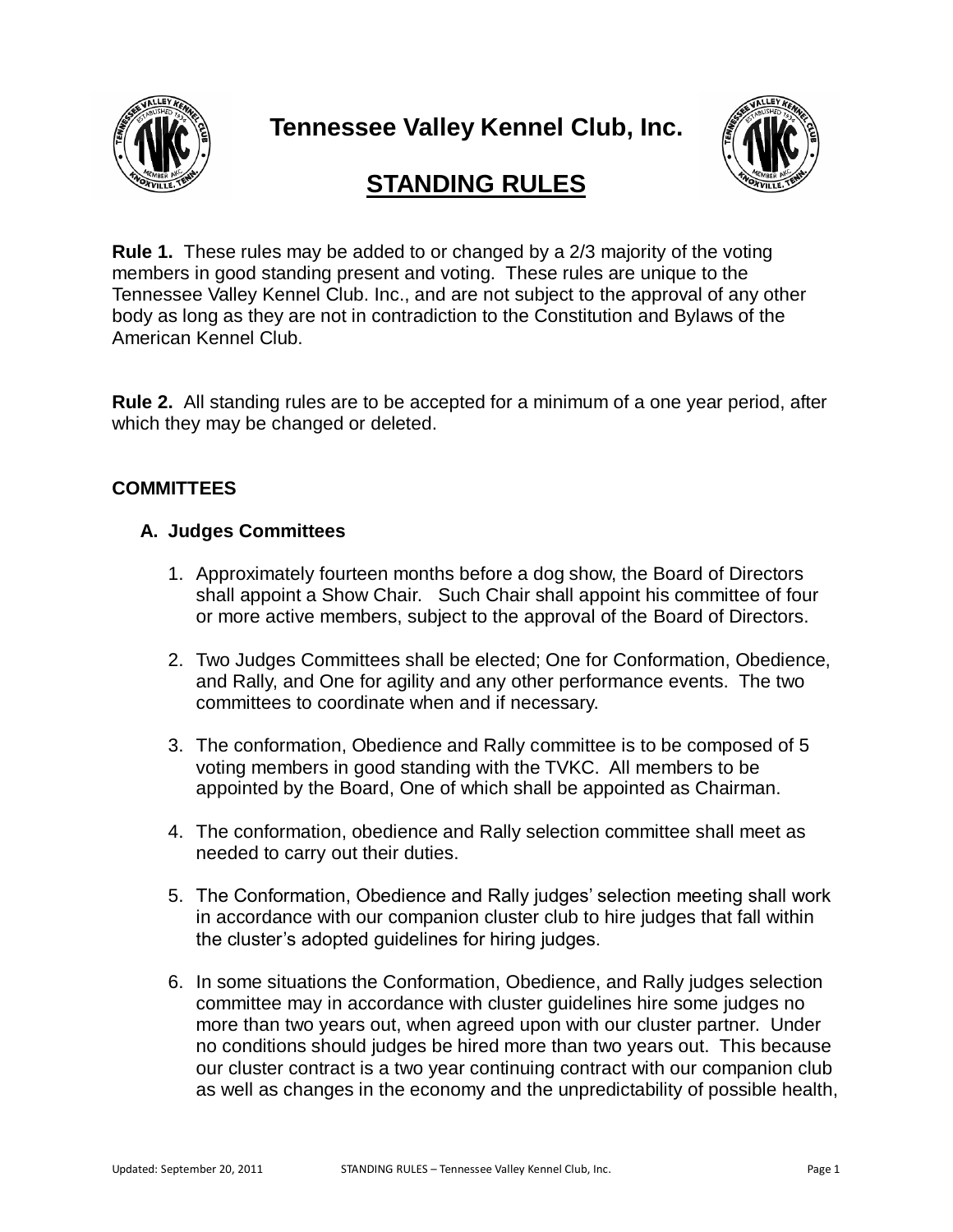age and other issues that might affect our panels.

- 7. The agility and performance judges committee shall be comprised of three voting members in good standing with the TVKC.
- 8. The Agility and Performance Judges committee shall be appointed by the Board of Directors, One of which shall be appointed Chairman.
- 9. The Agility and Performance Judges committee shall use the same contract as the conformation judge's selection committee, and should also follow the guideline for hiring judges.
- 10.The Agility and Performance Judges committee may select judges up to a maximum of two years in advance of the event.
- 11.In all events a copy of all signed judges contracts must be provided in advance of the planned event to the Treasurer.

## **B. Benevolence Committee**

The club through the Benevolence Committee will provide flowers in cases of the hospitalization of a member of the club. Flowers or a memorial donation will be sent upon the death of a member or the death of a member's spouse, parents, or children. The benevolence committee will send a card of sympathy or get-well wishes for all other illness, hospitalization, or in cases of death of relatives, etc.

# **WEB SITE**

The club shall continue to sponsor a "Club Website". It will be the responsibility of the various club officers, committee members, and AKC delegate to provide the Web Master with Up to date reports, minutes and information on the happenings within the club.

#### **DUES**

Dues will not be accepted for the ensuing year until all outstanding debts owed to the club are paid.

# **PLAQUES**

1. Members in good standing may receive an award for title(s) finished in a calendar year. The breeder shall receive a certificate and the owner shall receive